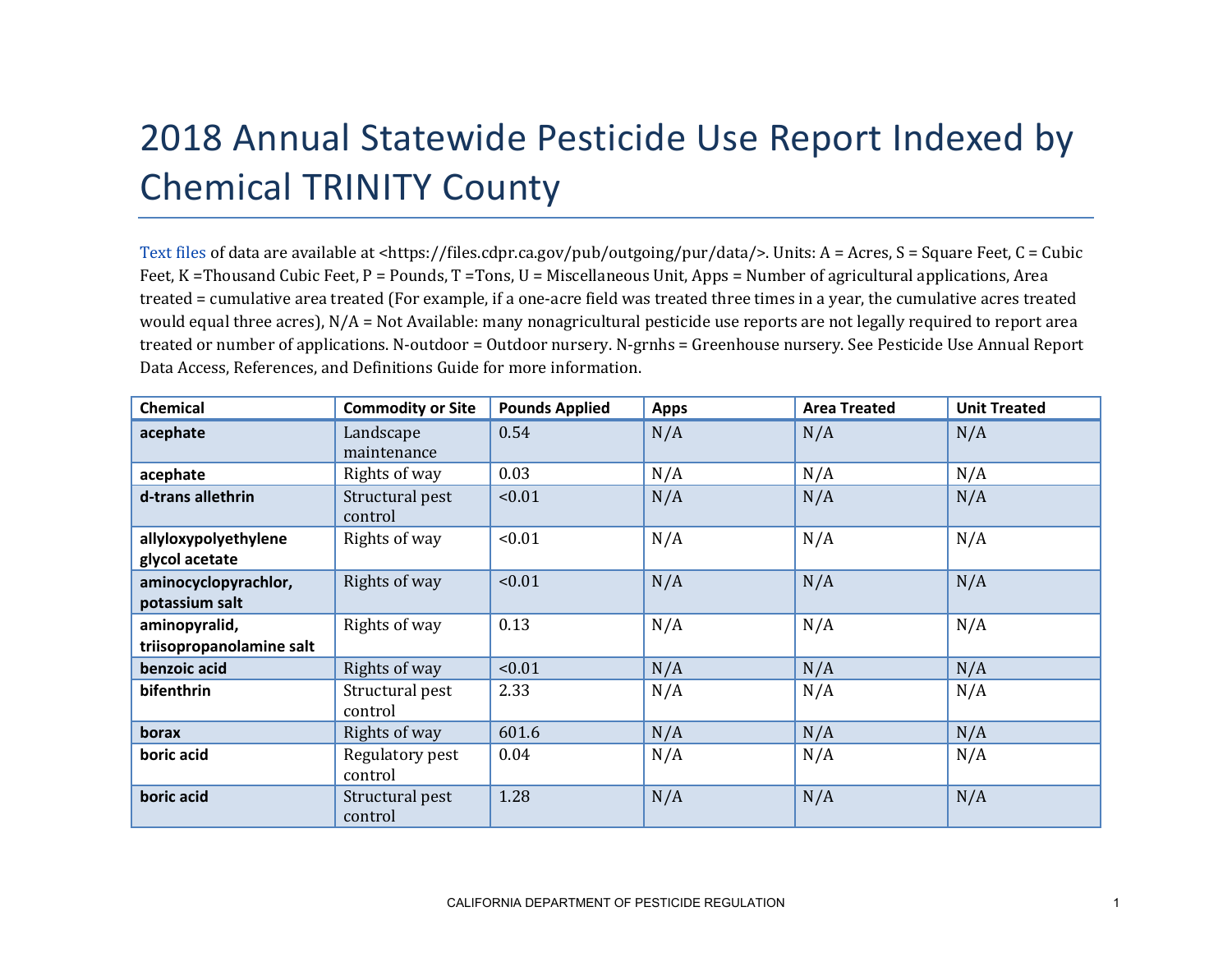| <b>Chemical</b>                      | <b>Commodity or Site</b>   | <b>Pounds Applied</b> | <b>Apps</b>  | <b>Area Treated</b> | <b>Unit Treated</b> |
|--------------------------------------|----------------------------|-----------------------|--------------|---------------------|---------------------|
| bromadiolone                         | Structural pest<br>control | < 0.01                | N/A          | N/A                 | N/A                 |
| carfentrazone-ethyl                  | Landscape<br>maintenance   | < 0.01                | N/A          | N/A                 | N/A                 |
| chlorfenapyr                         | Structural pest<br>control | 0.05                  | N/A          | N/A                 | N/A                 |
| chlorsulfuron                        | Landscape<br>maintenance   | 0.45                  | N/A          | N/A                 | N/A                 |
| chlorsulfuron                        | Rights of way              | 0.12                  | N/A          | N/A                 | N/A                 |
| clopyralid,<br>monoethanolamine salt | Forest, timberland         | 661.88                | 98           | 2,712.47            | $\mathbf{A}$        |
| copper carbonate, basic              | Rights of way              | 23.15                 | N/A          | N/A                 | N/A                 |
| copper hydroxide                     | Peach                      | 2.31                  | $\mathbf{1}$ | 0.5                 | $\boldsymbol{A}$    |
| copper hydroxide                     | Rights of way              | 1.2                   | N/A          | N/A                 | N/A                 |
| cyfluthrin                           | Regulatory pest<br>control | 0.01                  | N/A          | N/A                 | N/A                 |
| cyfluthrin                           | Structural pest<br>control | 0.4                   | N/A          | N/A                 | N/A                 |
| beta-cyfluthrin                      | Structural pest<br>control | 0.13                  | N/A          | N/A                 | N/A                 |
| 2,4-d, dimethylamine salt            | Forest, timberland         | 27.37                 | $\mathbf{1}$ | 27.0                | $\mathbf{A}$        |
| 2,4-d, 2-ethylhexyl ester            | Landscape<br>maintenance   | 0.01                  | N/A          | N/A                 | N/A                 |
| deltamethrin                         | Structural pest<br>control | 0.38                  | N/A          | N/A                 | N/A                 |
| diatomaceous earth                   | Structural pest<br>control | < 0.01                | N/A          | N/A                 | N/A                 |
| dicamba                              | Landscape<br>maintenance   | < 0.01                | N/A          | N/A                 | N/A                 |
| diethylene glycol                    | Rights of way              | < 0.01                | N/A          | N/A                 | N/A                 |
| difethialone                         | Structural pest<br>control | < 0.01                | N/A          | N/A                 | N/A                 |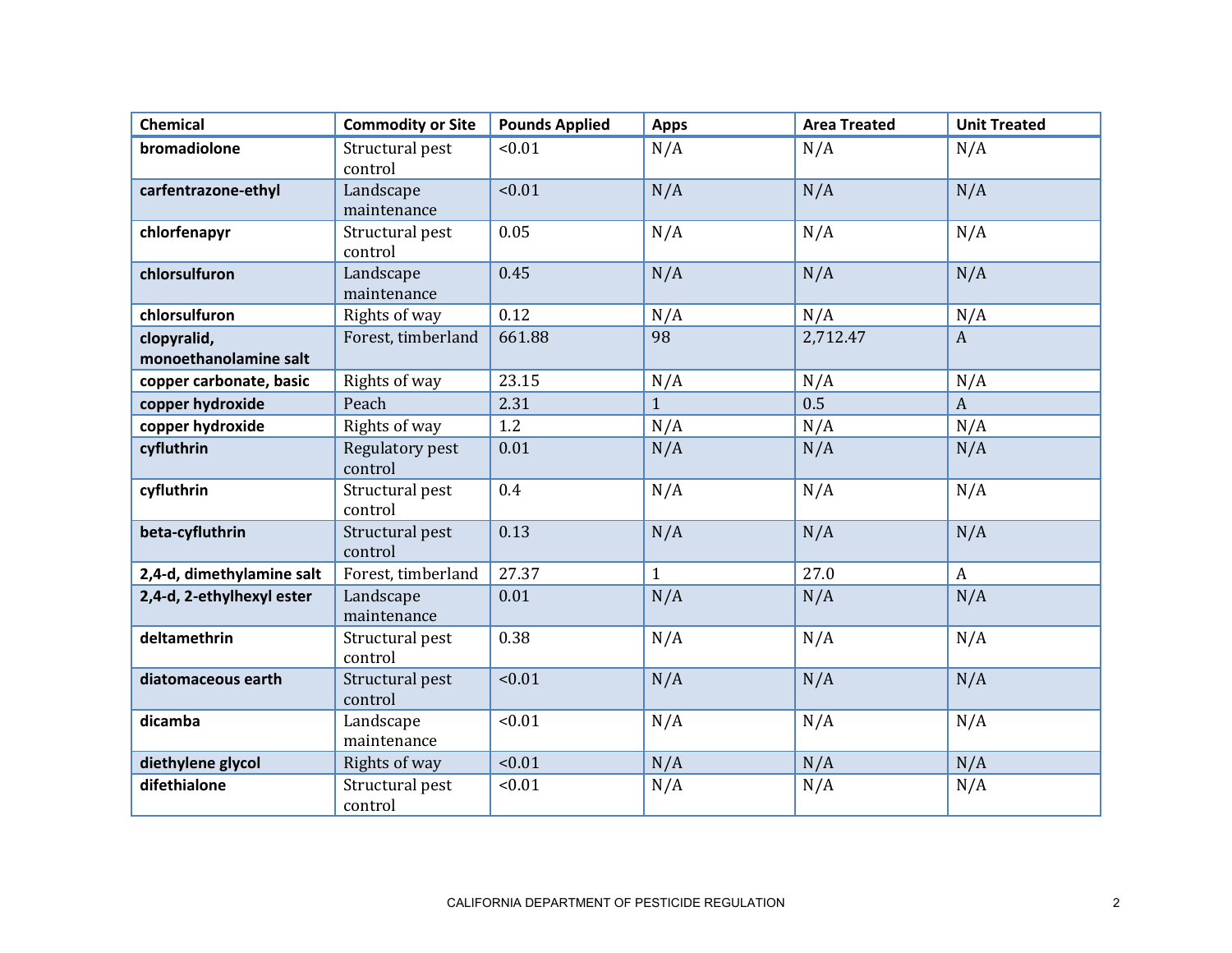| <b>Chemical</b>           | <b>Commodity or Site</b> | <b>Pounds Applied</b> | <b>Apps</b> | <b>Area Treated</b> | <b>Unit Treated</b> |
|---------------------------|--------------------------|-----------------------|-------------|---------------------|---------------------|
| dimethyl alkyl tertiary   | Rights of way            | < 0.01                | N/A         | N/A                 | N/A                 |
| amines                    |                          |                       |             |                     |                     |
| dimethylpolysiloxane      | Rights of way            | < 0.01                | N/A         | N/A                 | N/A                 |
| dinotefuran               | Structural pest          | 0.13                  | N/A         | N/A                 | N/A                 |
|                           | control                  |                       |             |                     |                     |
| diphacinone               | Landscape                | < 0.01                | N/A         | N/A                 | N/A                 |
|                           | maintenance              |                       |             |                     |                     |
| disodium octaborate       | Structural pest          | 49.5                  | N/A         | N/A                 | N/A                 |
| tetrahydrate              | control                  |                       |             |                     |                     |
| dithiopyr                 | Landscape                | < 0.01                | N/A         | N/A                 | N/A                 |
|                           | maintenance              |                       |             |                     |                     |
| esfenvalerate             | Structural pest          | 0.02                  | N/A         | N/A                 | N/A                 |
|                           | control                  |                       |             |                     |                     |
| fatty acids, mixed        | Rights of way            | 0.01                  | N/A         | N/A                 | N/A                 |
| fipronil                  | Structural pest          | 2.16                  | N/A         | N/A                 | N/A                 |
|                           | control                  |                       |             |                     |                     |
| flumioxazin               | Rights of way            | 0.37                  | N/A         | N/A                 | N/A                 |
| glufosinate-ammonium      | Rights of way            | 0.01                  | N/A         | N/A                 | N/A                 |
| glyphosate,               | Forest, timberland       | 5,423.27              | 124         | 3,643.6             | $\mathbf{A}$        |
| dimethylamine salt        |                          |                       |             |                     |                     |
| glyphosate,               | Forest, timberland       | 1,016.95              | 53          | 1,649.26            | $\boldsymbol{A}$    |
| isopropylamine salt       |                          |                       |             |                     |                     |
| glyphosate,               | Landscape                | 31.62                 | N/A         | N/A                 | N/A                 |
| isopropylamine salt       | maintenance              |                       |             |                     |                     |
| glyphosate,               | Rights of way            | 15.91                 | N/A         | N/A                 | N/A                 |
| isopropylamine salt       |                          |                       |             |                     |                     |
| hexazinone                | Forest, timberland       | 627.19                | 15          | 444.0               | $\mathbf{A}$        |
| 2-(3-hydroxypropyl)-      | Rights of way            | 0.02                  | N/A         | N/A                 | N/A                 |
| hepta-methyl trisiloxane, |                          |                       |             |                     |                     |
| ethoxylated, acetate      |                          |                       |             |                     |                     |
| imazapyr, isopropylamine  | Forest, timberland       | 1,507.73              | 93          | 3,469.59            | $\boldsymbol{A}$    |
| salt                      |                          |                       |             |                     |                     |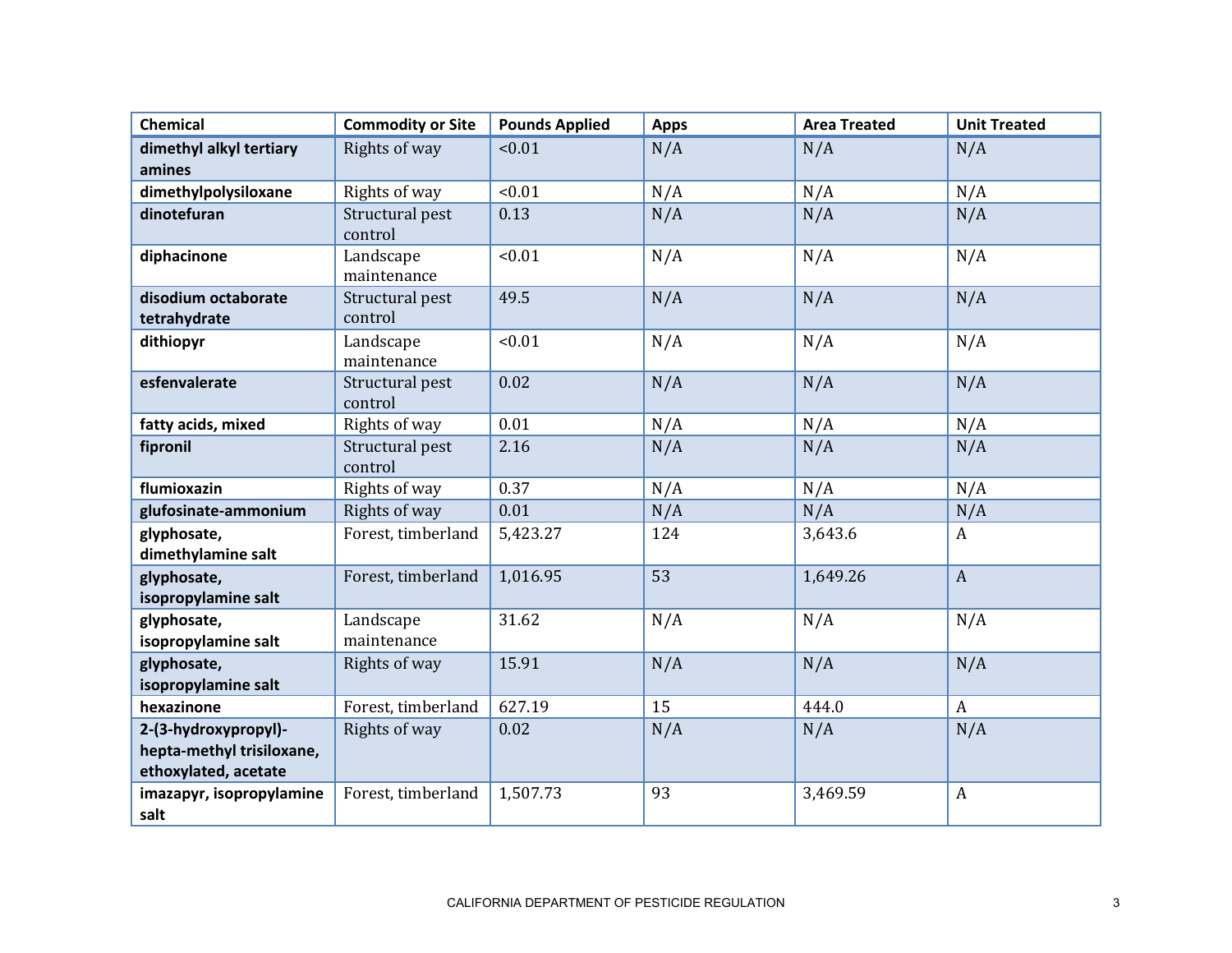| <b>Chemical</b>           | <b>Commodity or Site</b> | <b>Pounds Applied</b> | <b>Apps</b>  | <b>Area Treated</b> | <b>Unit Treated</b> |
|---------------------------|--------------------------|-----------------------|--------------|---------------------|---------------------|
| imazapyr, isopropylamine  | Landscape                | 3.79                  | N/A          | N/A                 | N/A                 |
| salt                      | maintenance              |                       |              |                     |                     |
| imidacloprid              | Structural pest          | 0.51                  | N/A          | N/A                 | N/A                 |
|                           | control                  |                       |              |                     |                     |
| indaziflam                | Rights of way            | 0.06                  | N/A          | N/A                 | N/A                 |
| indoxacarb                | Structural pest          | < 0.01                | N/A          | N/A                 | N/A                 |
|                           | control                  |                       |              |                     |                     |
| isoxaben                  | Landscape<br>maintenance | 0.09                  | N/A          | N/A                 | N/A                 |
| lambda-cyhalothrin        | Structural pest          | 0.07                  | N/A          | N/A                 | N/A                 |
|                           | control                  |                       |              |                     |                     |
| mecoprop-p                | Landscape                | < 0.01                | N/A          | N/A                 | N/A                 |
|                           | maintenance              |                       |              |                     |                     |
| metam-sodium              | Rights of way            | 363.94                | N/A          | N/A                 | N/A                 |
| methylated soybean oil    | Forest, timberland       | 6,655.93              | 137          | 3,835.29            | $\overline{A}$      |
| methylated soybean oil    | Rights of way            | 0.12                  | N/A          | N/A                 | N/A                 |
| mineral oil               | Peach                    | 5.3                   | $\mathbf{1}$ | 0.5                 | $\boldsymbol{A}$    |
| mineral oil               | Rights of way            | 0.01                  | N/A          | N/A                 | N/A                 |
| alpha-(para-nonylphenyl)- | Forest, timberland       | 1,183.8               | 137          | 3,835.29            | $\boldsymbol{A}$    |
| omega-                    |                          |                       |              |                     |                     |
| hydroxypoly(oxyethylene)  |                          |                       |              |                     |                     |
| alpha-(para-nonylphenyl)- | Rights of way            | 0.01                  | N/A          | N/A                 | N/A                 |
| omega-                    |                          |                       |              |                     |                     |
| hydroxypoly(oxyethylene)  |                          |                       |              |                     |                     |
| oleic acid, ethyl ester   | Rights of way            | 14.3                  | N/A          | N/A                 | N/A                 |
| oleic acid, methyl ester  | Rights of way            | 0.32                  | N/A          | N/A                 | N/A                 |
| oxyfluorfen               | Forest, timberland       | 3,692.83              | 90           | 2,563.97            | $\boldsymbol{A}$    |
| penoxsulam                | Forest, timberland       | 77.87                 | 90           | 2,563.97            | $\mathbf{A}$        |
| phenothrin                | Structural pest          | < 0.01                | N/A          | N/A                 | N/A                 |
|                           | control                  |                       |              |                     |                     |
| phosmet                   | Apple                    | 0.7                   | $\mathbf{1}$ | 0.5                 | $\boldsymbol{A}$    |
| phosmet                   | Pear                     | 0.7                   | $\mathbf{1}$ | 0.5                 | $\boldsymbol{A}$    |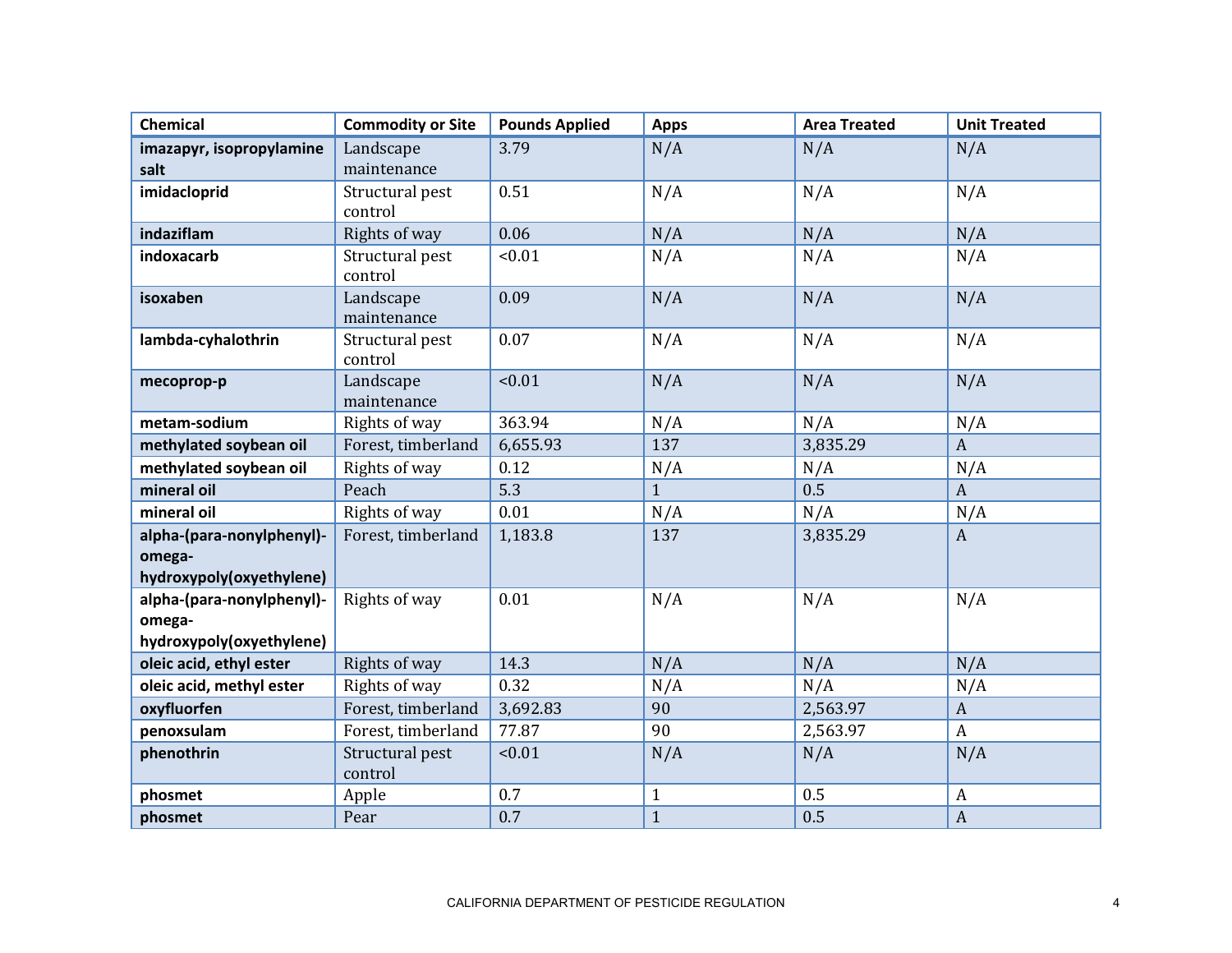| <b>Chemical</b>                      | <b>Commodity or Site</b>   | <b>Pounds Applied</b> | <b>Apps</b>  | <b>Area Treated</b> | <b>Unit Treated</b> |
|--------------------------------------|----------------------------|-----------------------|--------------|---------------------|---------------------|
| piperonyl butoxide                   | Structural pest<br>control | 0.02                  | N/A          | N/A                 | N/A                 |
| piperonyl butoxide, other<br>related | Structural pest<br>control | < 0.01                | N/A          | N/A                 | N/A                 |
| polyethylene glycol<br>diacetate     | Rights of way              | < 0.01                | N/A          | N/A                 | N/A                 |
| polyethylene glycol<br>stearate      | Rights of way              | 3.57                  | N/A          | N/A                 | N/A                 |
| prallethrin                          | Structural pest<br>control | 0.01                  | N/A          | N/A                 | N/A                 |
| pyrethrins                           | Structural pest<br>control | < 0.01                | N/A          | N/A                 | N/A                 |
| pyriproxyfen                         | Structural pest<br>control | < 0.01                | N/A          | N/A                 | N/A                 |
| rimsulfuron                          | Rights of way              | < 0.01                | N/A          | N/A                 | N/A                 |
| silica aerogel                       | Regulatory pest<br>control | < 0.01                | N/A          | N/A                 | N/A                 |
| silica aerogel                       | Structural pest<br>control | 0.03                  | N/A          | N/A                 | N/A                 |
| spinosad                             | Apple                      | 0.03                  | $\mathbf{1}$ | 0.16                | $\boldsymbol{A}$    |
| spinosad                             | Pear                       | 0.03                  | $\mathbf{1}$ | 0.16                | $\mathbf{A}$        |
| sulfentrazone                        | Rights of way              | 0.04                  | N/A          | N/A                 | N/A                 |
| sulfometuron-methyl                  | Landscape<br>maintenance   | 0.91                  | N/A          | N/A                 | N/A                 |
| sulfometuron-methyl                  | Rights of way              | 0.23                  | N/A          | N/A                 | N/A                 |
| thiamethoxam                         | Structural pest<br>control | < 0.01                | N/A          | N/A                 | N/A                 |
| triclopyr, triethylamine<br>salt     | Rights of way              | 10.07                 | N/A          | N/A                 | N/A                 |
| trifluralin                          | Landscape<br>maintenance   | 0.34                  | N/A          | N/A                 | N/A                 |